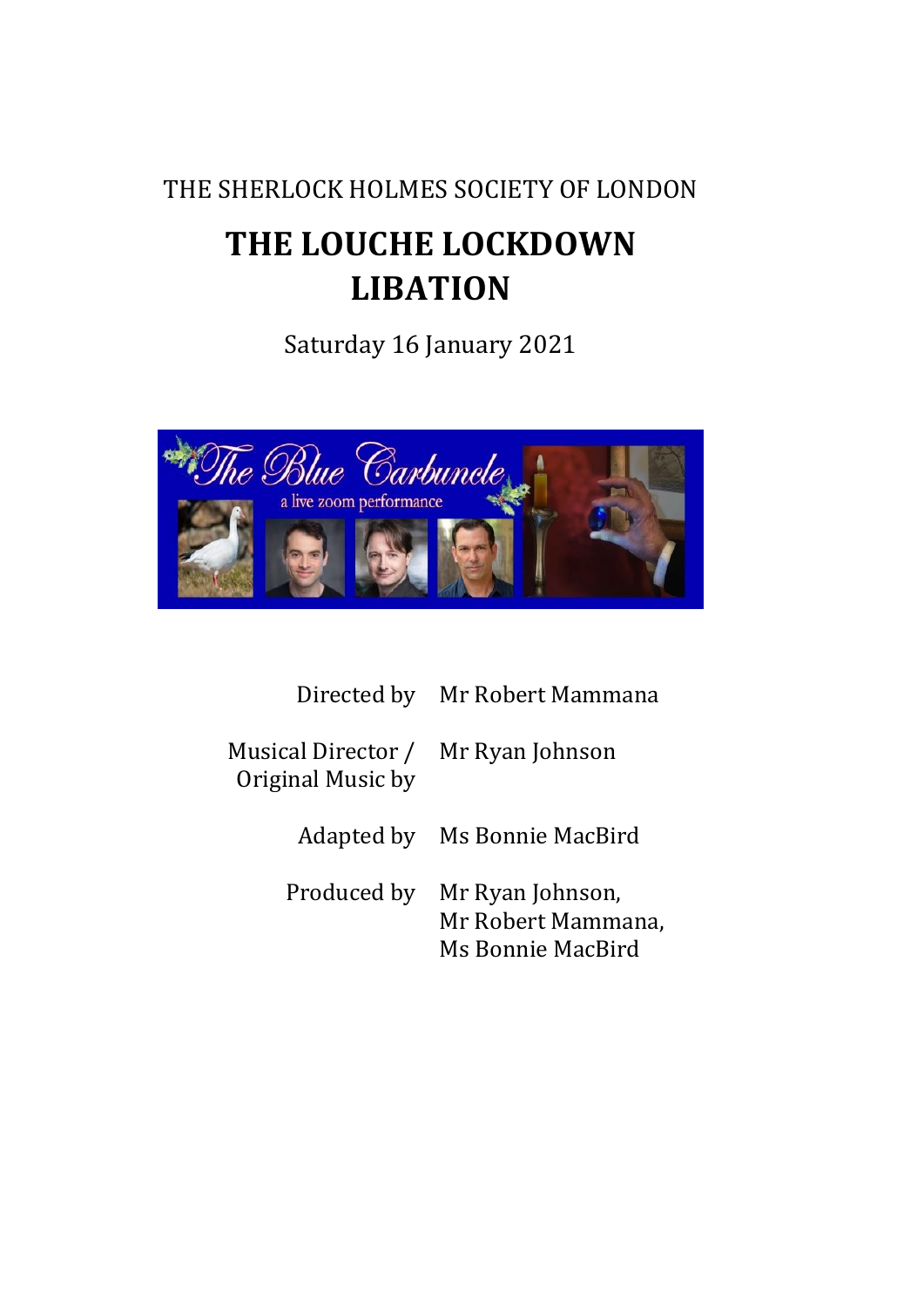#### **MODERN MAJOR SUPER SLEUTH To the tune of A MODERN MAJOR GENERAL**

Lyrics by Bonnie MacBird Musical director Ryan Johnson Director Robert Mammana

#### **HOLMES**

I am the very model of a modern major super sleuth I use inductive reasoning to get right to the perfect truth. Astonishing I am and I Know all the crimes historical From Caesar's stabbing to old Jack In order categorical.

> **WATSON** *Deductive* reasoning!

**HOLMES** *Inductive,* old fellow.

**WATSON** Hmph!

#### **HOLMES**

I'm very well acquainted, too With poisons and with chemistry I have a little Bunsen burner In my sitting room, you see Explosions and a bit of smell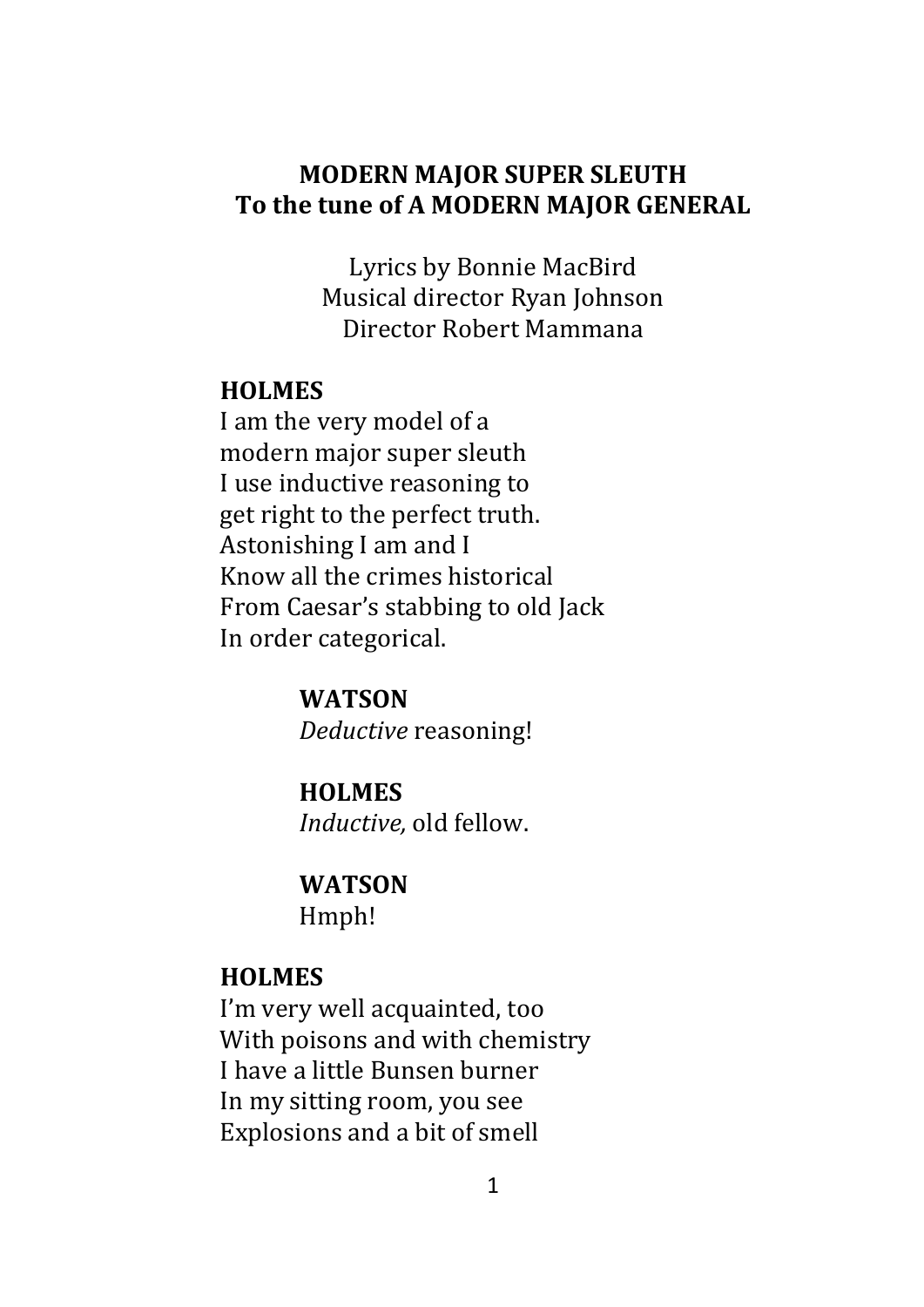Are things that happen, as they will But Mrs. Hudson and my friend Dear Doctor Watson love me still.

# **CHORUS**

But Mrs. Hudson and his friend Dear Doctor Watson love him still But Mrs. Hudson and his friend Dear Doctor Watson love him still But Mrs. Hudson and his friend Dear Doctor Watson love him, love him still!

# **HOLMES**

Astronomy and politics are subjects which are both opaque To me but ashes, footprints, watches Cufflinks, tattoos, all can make A villain stand out from the rest My brain's poly diversity Stores all the facts which serve me best Though not from university…

# **HOLMES**

From inks, perfumes, and clothing style Your voice your hair, what's on your knee Your dirty shoes, the way you smile The evidence is plain to me In this, there is a learning curve Dear Watson thinks that he can see But clearly he does not observe That's why the master sleuth is me.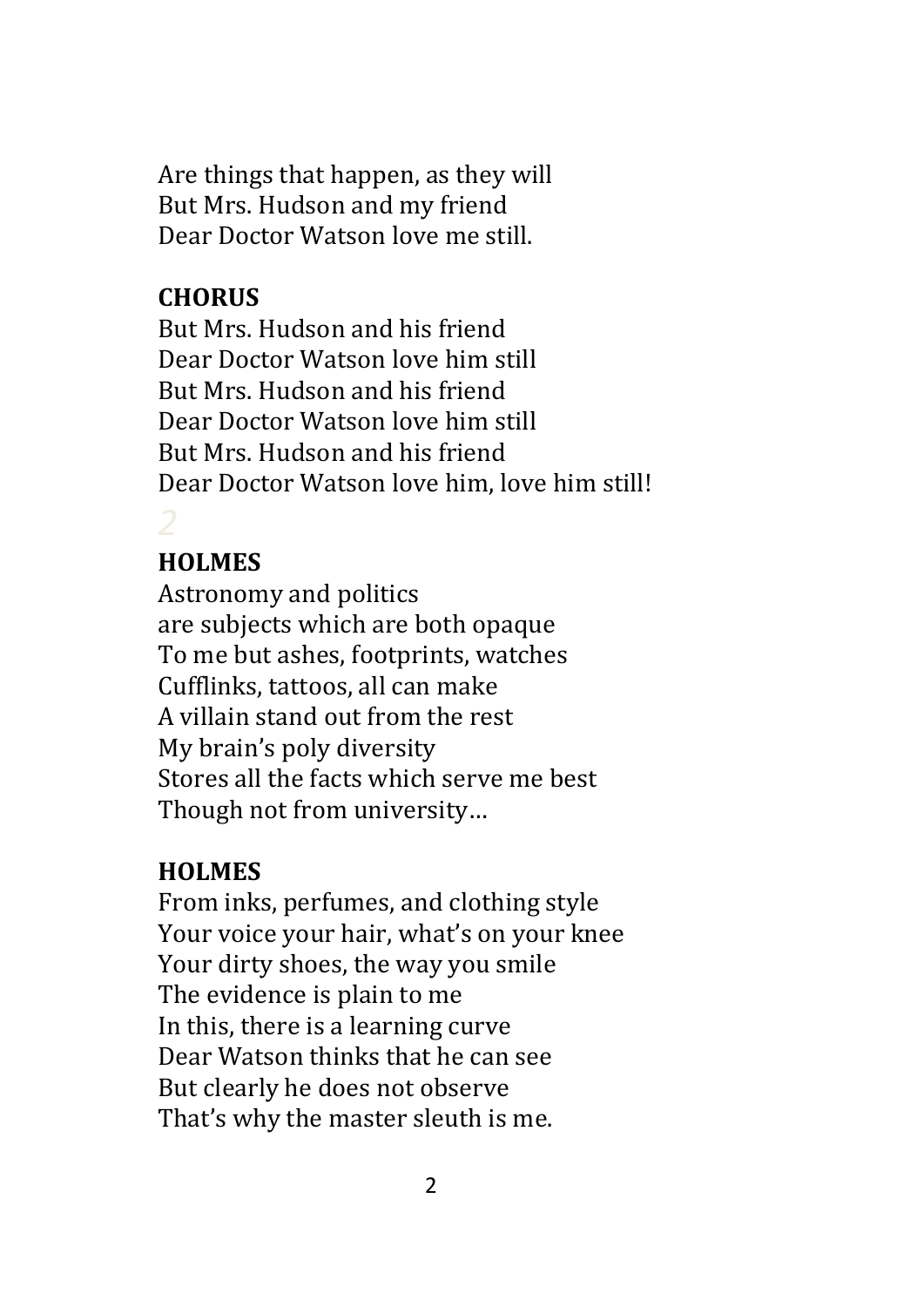#### **WATSON**

Ha ha ha. Listen to the man.

# **HOLMES**

Top that.

## **WATSON:**

I will.

#### **WATSON**

All right, you are the model of The modern major super sleuth But you have left some key things out You haven't told the whole damned truth And though you are a brilliant man I've seen you get a little low And sometimes manic, off your gourd I am a doctor and I know

## **HOLMES**

You *know?*

#### **WATSON**

I do.

#### **HOLMES**

But … you're so slow.

#### **WATSON**

I am a doctor, marksman, story Teller, and I have your back A crack shot, gambler, ladies' man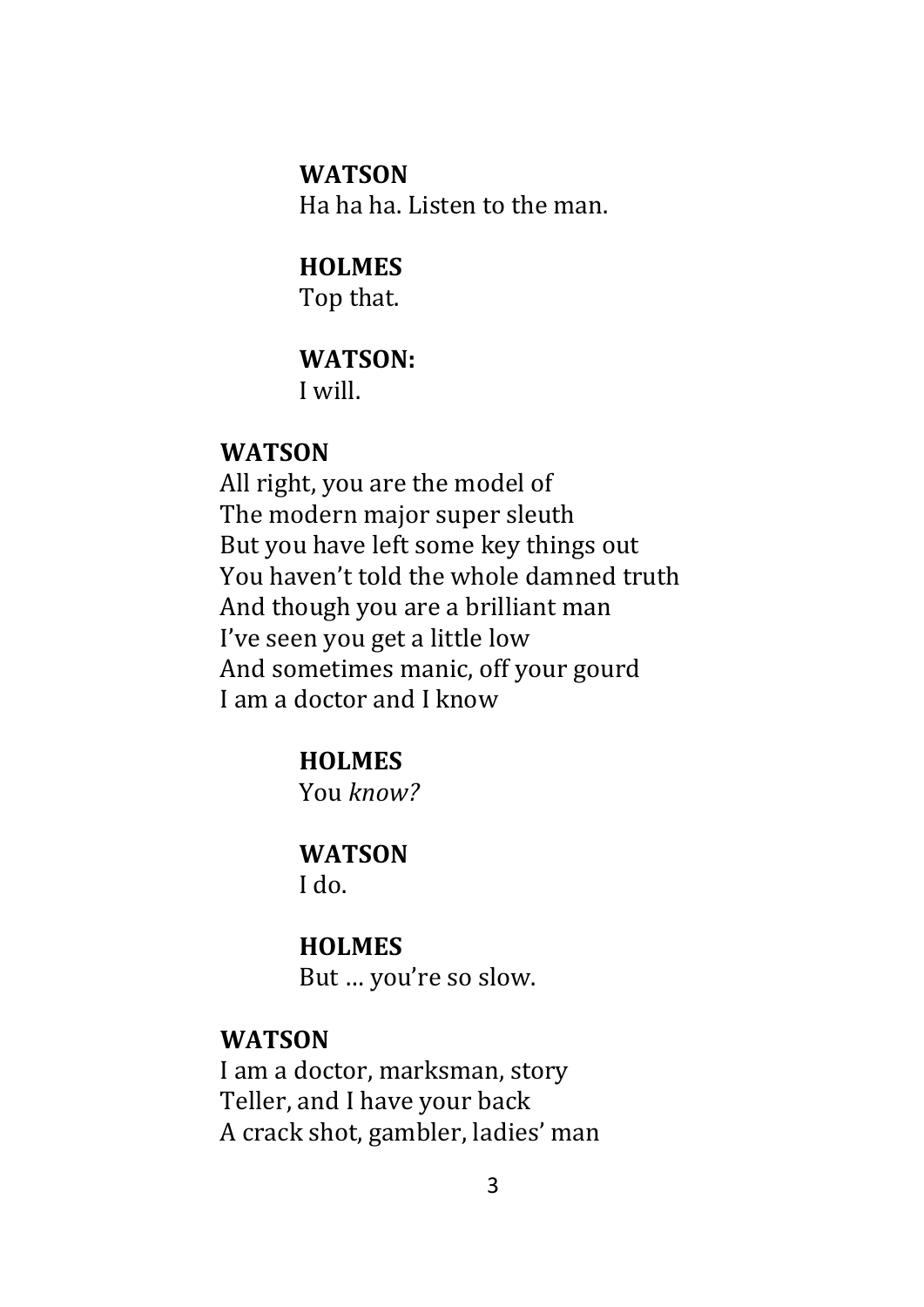I have some features that you lack And though I'm not as smart as you And no one calls me genius I am the best friend you could have To fight the villains….. heneious..= (hee nee yuss) -( *first time having trouble rhyming – this is a fake word, he means, of course heinous)*

#### **HOLMES** (scoffs)

*Hee nee yuss?*

#### **WATSON**

Uh. *Hee ih nuss (*Heinous)

#### **HOLMES**

Mmmm.

#### **WATSON**

You saw the moment that we met that I'd been in Afganistan *(ha ha, rhyme that)*

#### **HOLMES**

Elementary.

#### **HOLMES**

A doctor, yes, and pretty spent An ostrich with his head in sand. Until we found in Baker Street That action was our common bond Our friendship made each one complete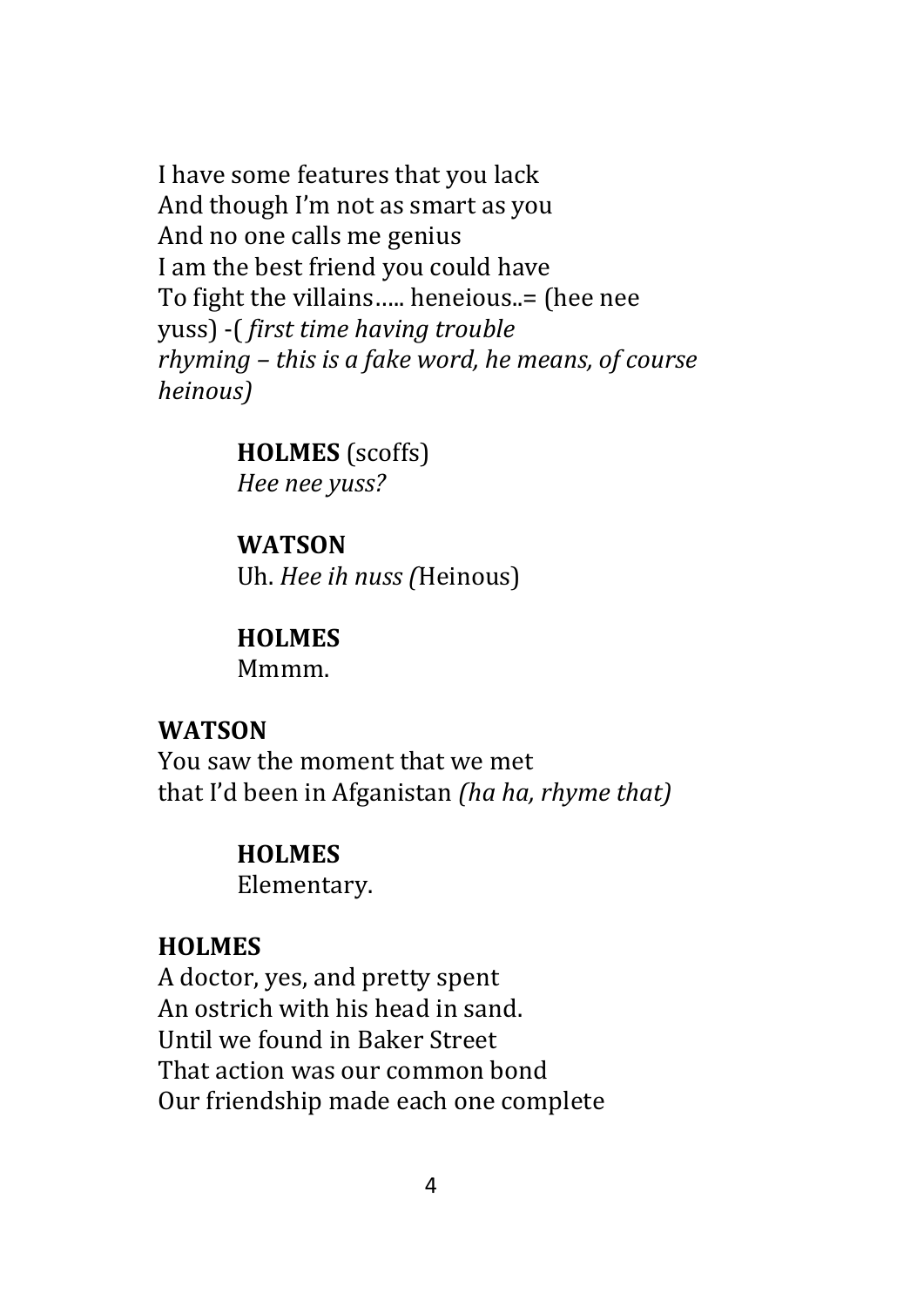#### **WATSON**

Sealed with a brandy, carry on!

#### **CHORUS**

Their friendship made each one complete Sealed with a brandy, carry on Their friendship made each one complete Sealed with a brandy, carry on Their friendship made each one complete Sealed with a brandy, carry, carry on!

#### **MYCROFT**

My name is Mycroft Holmes and though You didn't see me in this play I am the older, smarter Holmes Yes, Sherlock's brother, and I say If anyone could tame that man And keep him from the deep abyss Or barely try to understand It's Doctor Watson, ponder this.

When Dr. Watson showed his face On Baker Street to share the rent That set me free to do my job (I *am* the British government) Let Sherlock ramble in the dark And search the gutters for his clues While I sit in my club and smoke And keep us all *out of the news*

## **SHERLOCK**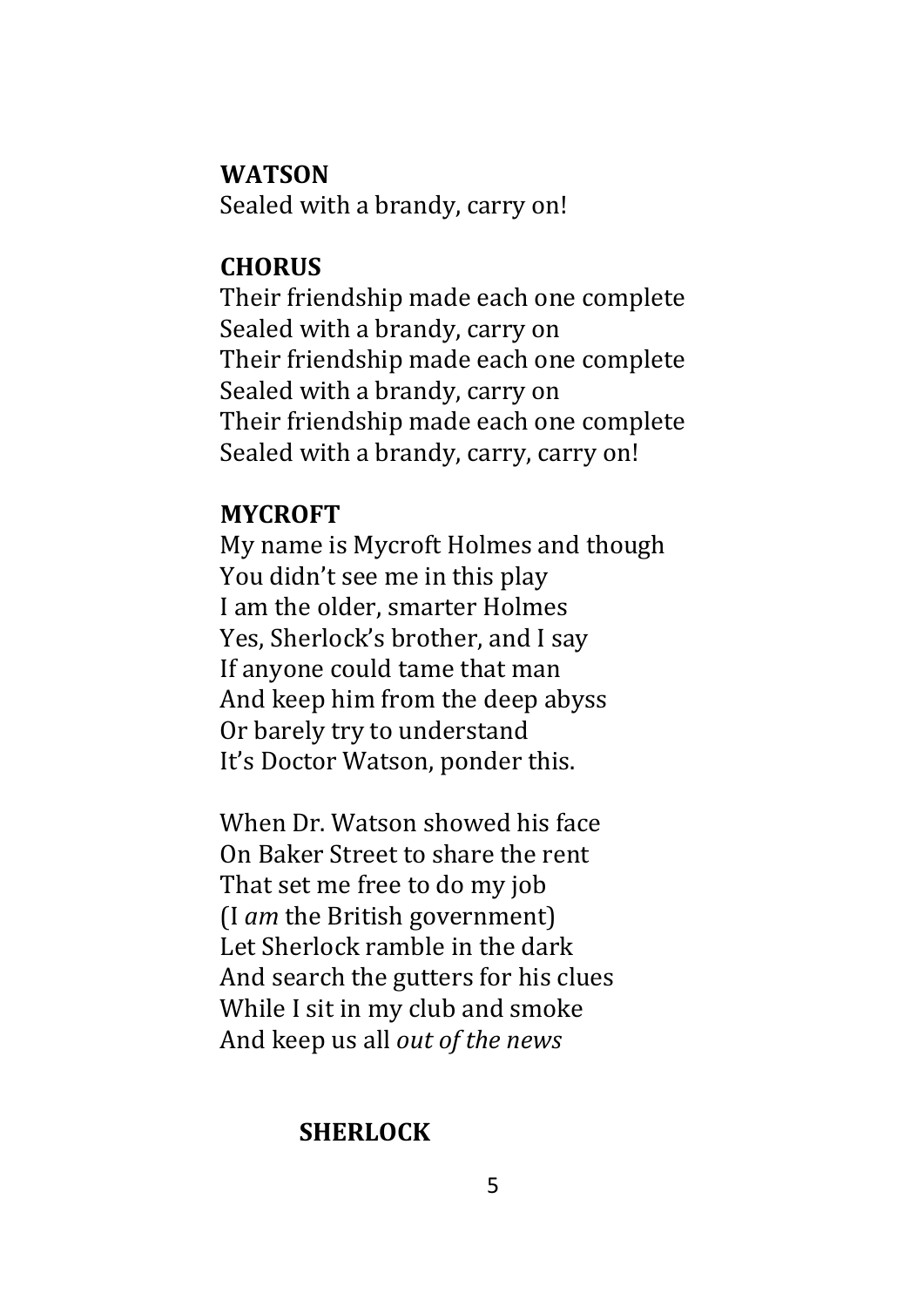Overstating, Mycroft.

## **MYCROFT**

No…..

## **SHERLOCK**

But you're not as fast as me.

## **MYCROFT**

In any case their friendship has While cloying and a little much Been helpful to dear Sherlock and His Watson has the healing touch

I frankly find my brother louche, And Watson, well, what is he for? But if you will excuse me now I must go and prevent a war.

> **WATSON** *(enjoying that Holmes has been beaten).* Heh heh.

#### **HOLMES**

Louche?

## **WATSON**

Disreputable, but with charm

## **HOLMES**

I know what the word means… but !-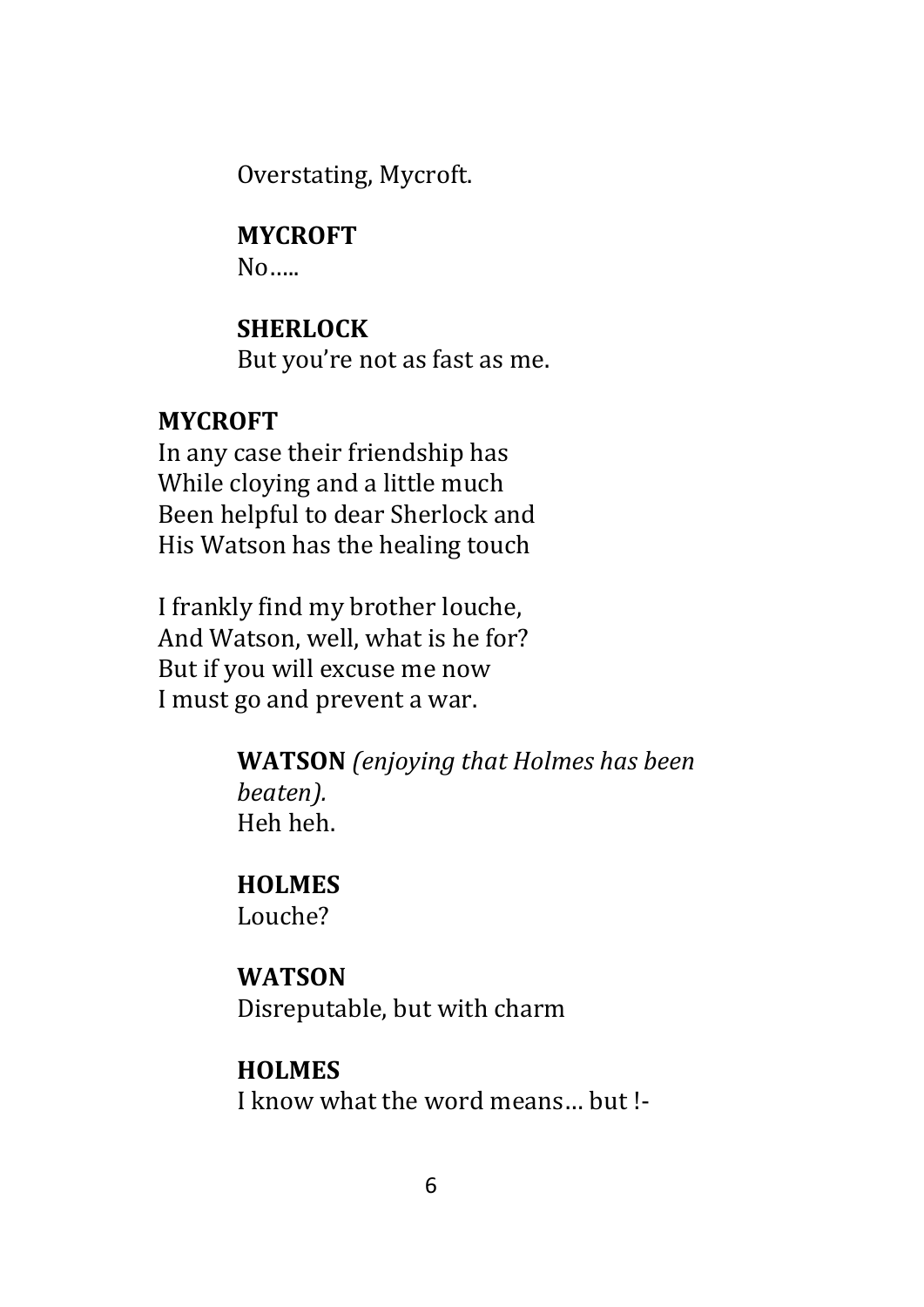**HOLMES**  I'm known to be a gentleman!

**WATSON** Though gladly suffer fools, you won't!

**HOLMES**  I keep a healthy regimen

**WATSON**  Oh come on, Holmes, you really don't.

## **HOLMES**

For brain work I have made my name But fame is not my raison d'être Love the challenge, need the game *(ha ha now rhyme this one!)*

**WATSON**  But when it's done, you're known to fretre

# **MYCROFT**

Fretre?

**HOLMES**

He's a writer, He makes things up.

**WATSON(** to Mycroft) I thought you'd left!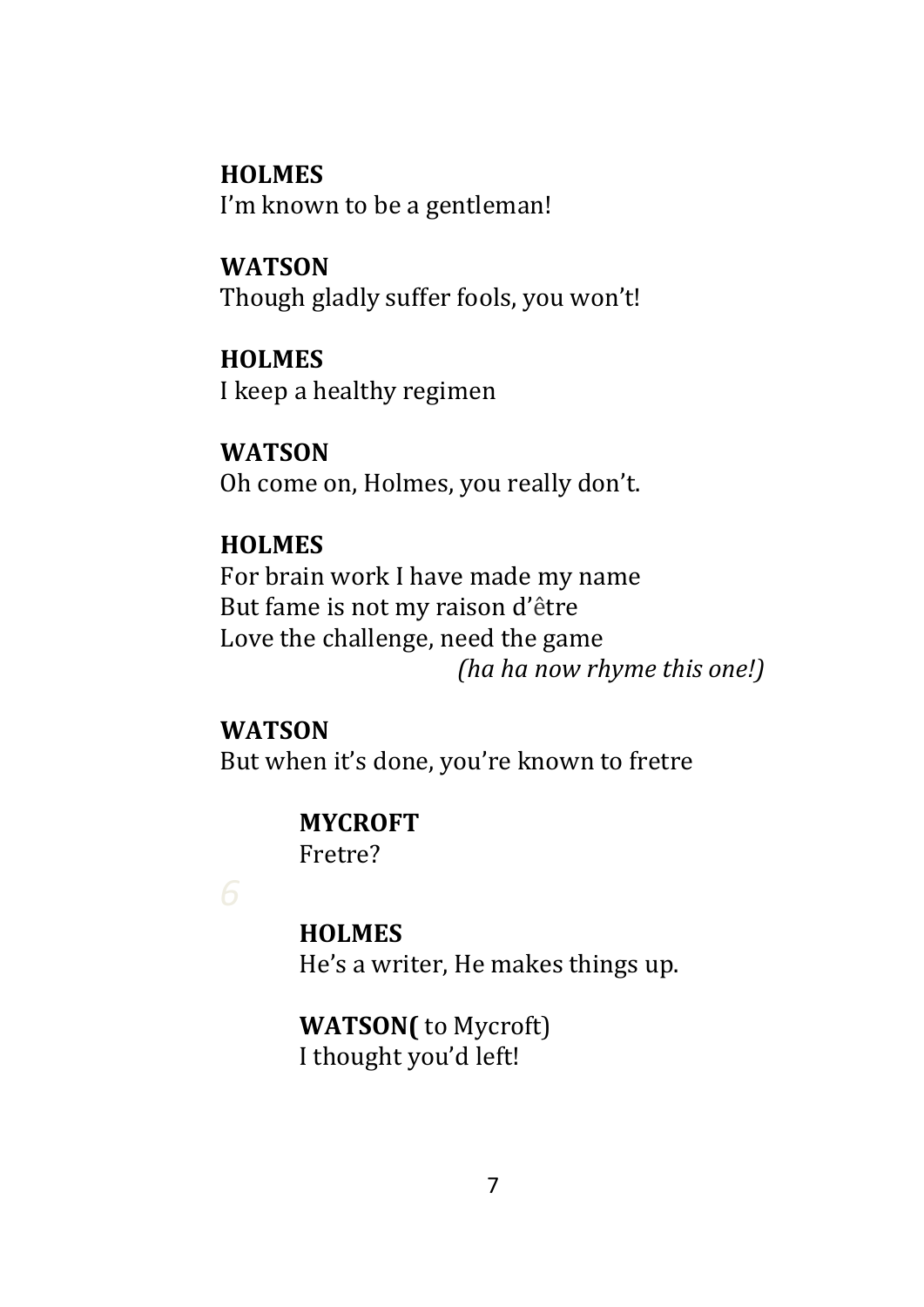## **CHORUS**

He loves the challenge, needs the game But when it's done, he's known to fretre Loves the challenge, needs the game But when it's done he's known to fretre-Loves the challenge, needs the game But when it's done he's often known to ---

## **HOLMES**

Stop!!!!!

**WATSON** (cont.) Enthusiastic, aren't they?

# **HOLMES**

Just a touch.

# **HOLMES and WATSON together**

# **HOLMES**

Together we're invincible

# **WATSON**

Together we are quite a force

# **BOTH**

To reckon with us you don't want To try it; you would lose, of course

# **BOTH**

No, we will never let you down In countryside or London Town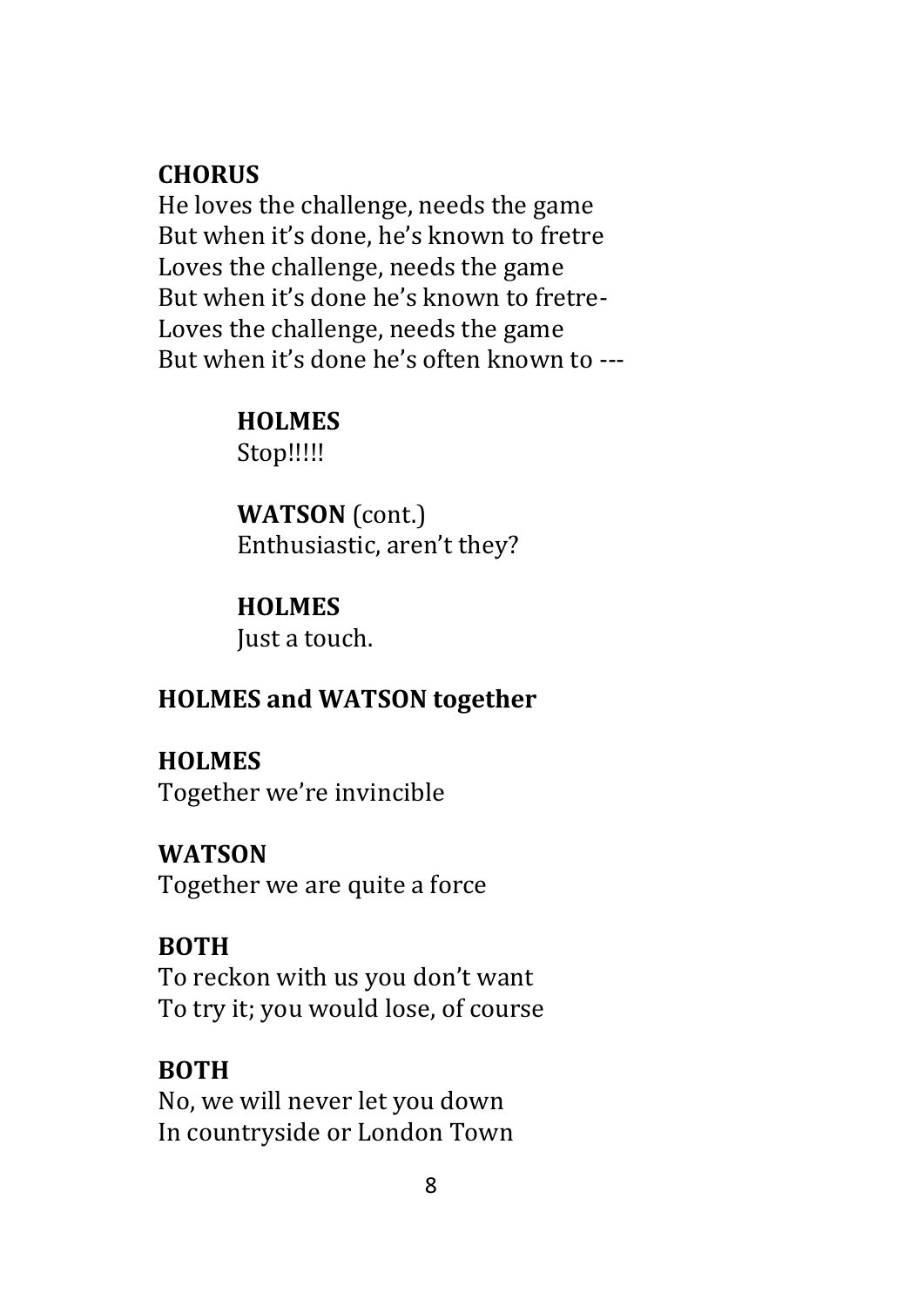I'll always have your back, in truth

**HOLMES**  Because I am the model of

**WATSON** 

Because you are the model of

**BOTH**  Because I am (you are) the model of

**ALL** A MODERN MAJOR SUPER SLEUTH!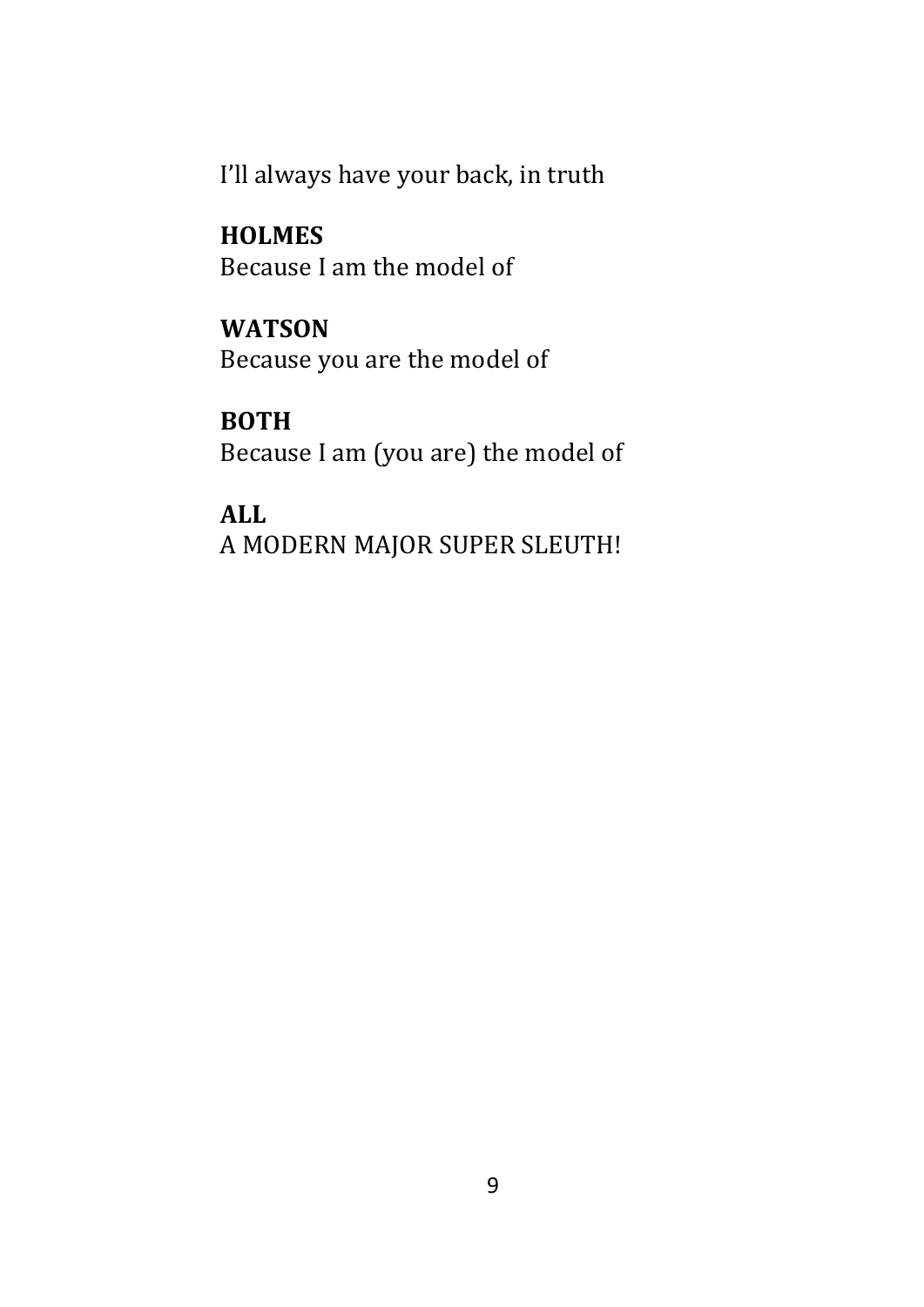#### **CAST AND CREATIVE TEAM**



re-reading the canon.

#### **Jonathan Le Billion, Sherlock Holmes**

Jonathan Le Billon has been a professional actor since 1993. A graduate of The Bristol Old Vic Theatre School, he is delighted to be involved in this project and to playing S.H. again (on screen this time!) He has spent much of lockdown



#### **Dominic "Dom" Brewer, Dr. John Watson** Dominic is a British actor, with twenty years' experience. His theatre credits include *Twelfth Night / Richard III* (Shakespeare's Globe, West End & Broadway), *Sweeney Todd* (Frankfurt), *The Hound of the Baskervilles* (Cirencester), *The Lion*

*King* (UK Tour), *Tom's Midnight Garden* (Keswick), *The Mikado* (Scarborough) and *Whistle Down the Wind* (West End). During lockdown Dominic appeared in awardwinning work with *The Show Must Go Online* and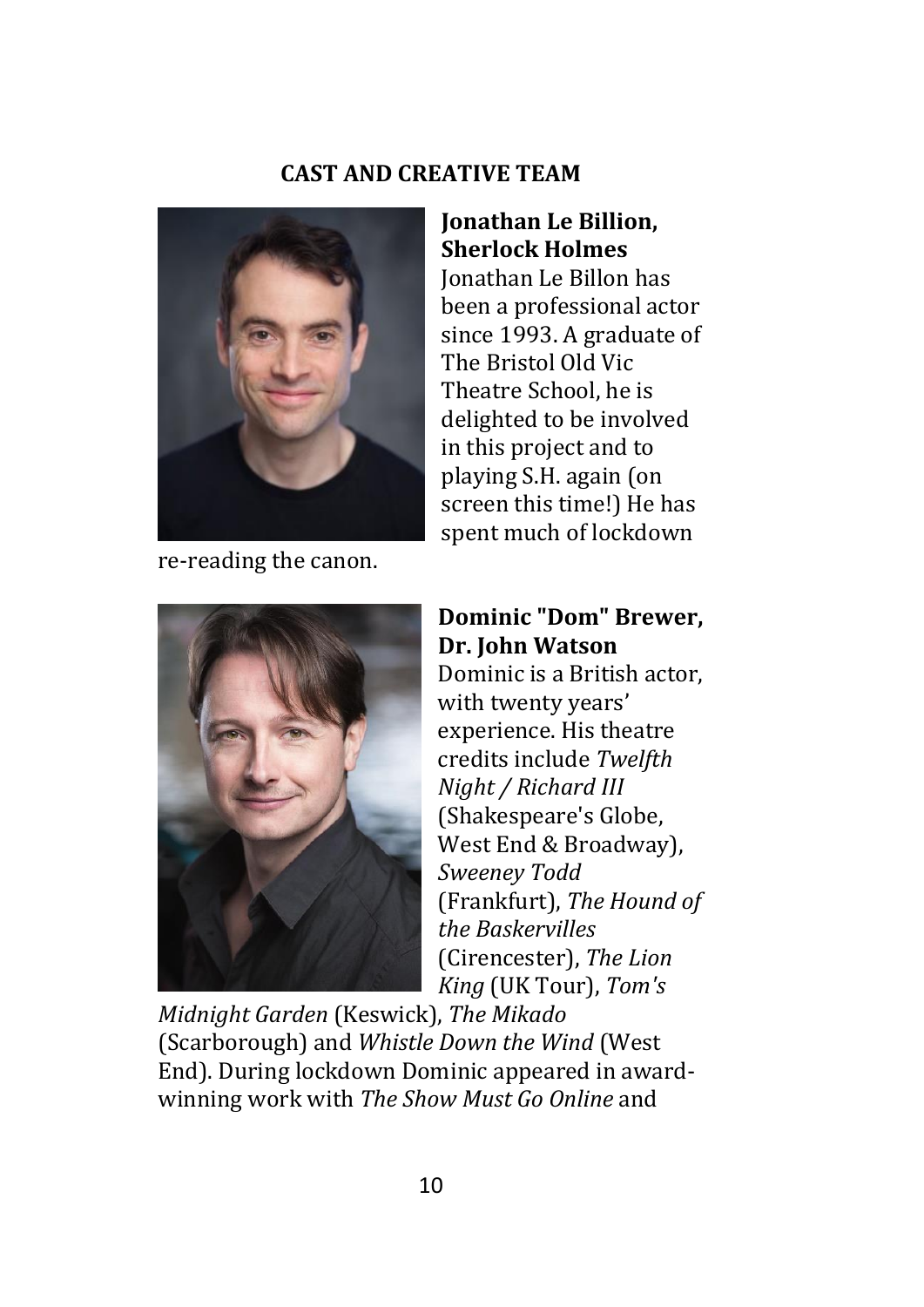*Shakespeare Republic*, playing roles including Iago, Hortensio and Richard II.



**Alex Phelps, Commissionaire Peterson** Training: Manchester School of Theatre. Alex is due to

perform in *When Darkness Falls* at the Park Theatre, Finsbury Park, London and then on tour; February – April 2021. Theatre credits include: *Twelfth Night, Hamlet* (Shakespeare's Rose

Theatre); *The Vertical Hour, Elektra, The Rivals* (Theatre by The Lake); *Hamlet* (Changeling Theatre Co); *Journey's End* (MESH Theatre Co, Ypres); *Things We Want* (Hope Mill Manchester); *Macbeth* (Omnibus Clapham); *Mother Courage and Her Children* (Library Theatre, Manchester)



#### **Karesa McElheny, Henry Baker / Breckenridge**

Karesa's past L.A. roles include Macbeth, Lady Macbeth, Prospero, Beatrice, Portia, Emilia; also Dr. Vivian Bearing in *Wit*, Queen Elizabeth I in *Elizabeth Rex*, (both Ovation nominated), Mrs. Malaprop in *The Rivals*, Nirvana in *Road to Nirvana*,

and Dr. Seward in *Dracula*. She is also a prolific director, has done about every job there is to do in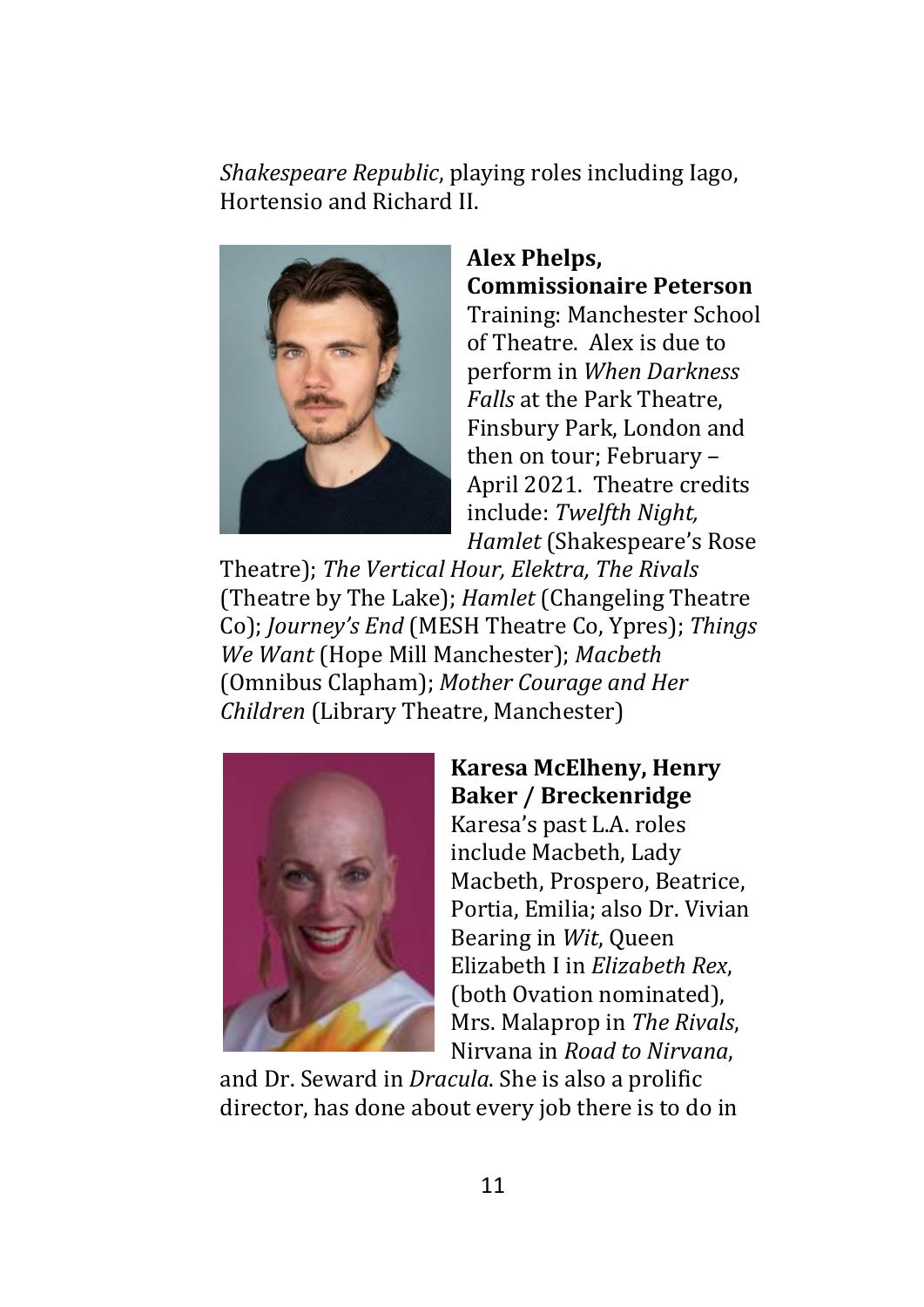theatre, and has abridged, produced and recorded numerous Audio Books.



**Sarah Peachey, Catherine Cusack** Sarah is an actor, producer & innovation project manager from Glasgow, and the cocreator of the global Shakespeare movement, *The Show* 

*Must Go Online*. She studied Shakespeare and Jacobean performance at LAMDA, and Finding Your Clown with Mark Bell. She's toured the UK with Merely Theatre playing Romeo/Prince, and Olivia/Andrew Aguecheek, and appeared as Lady Macbeth and Juliet at The Bridewell Theatre in London.



## **Rob Myles, James Ryder**

Robert Myles is an actorwriter-director, creator of The Shakespeare Deck, and co-creator of *The Show Must Go Online*, directing the complete First Folio plays in the order they were believed to have been written during the 2020 pandemic. Robert has

played over 25 Shakespeare roles across a dozen of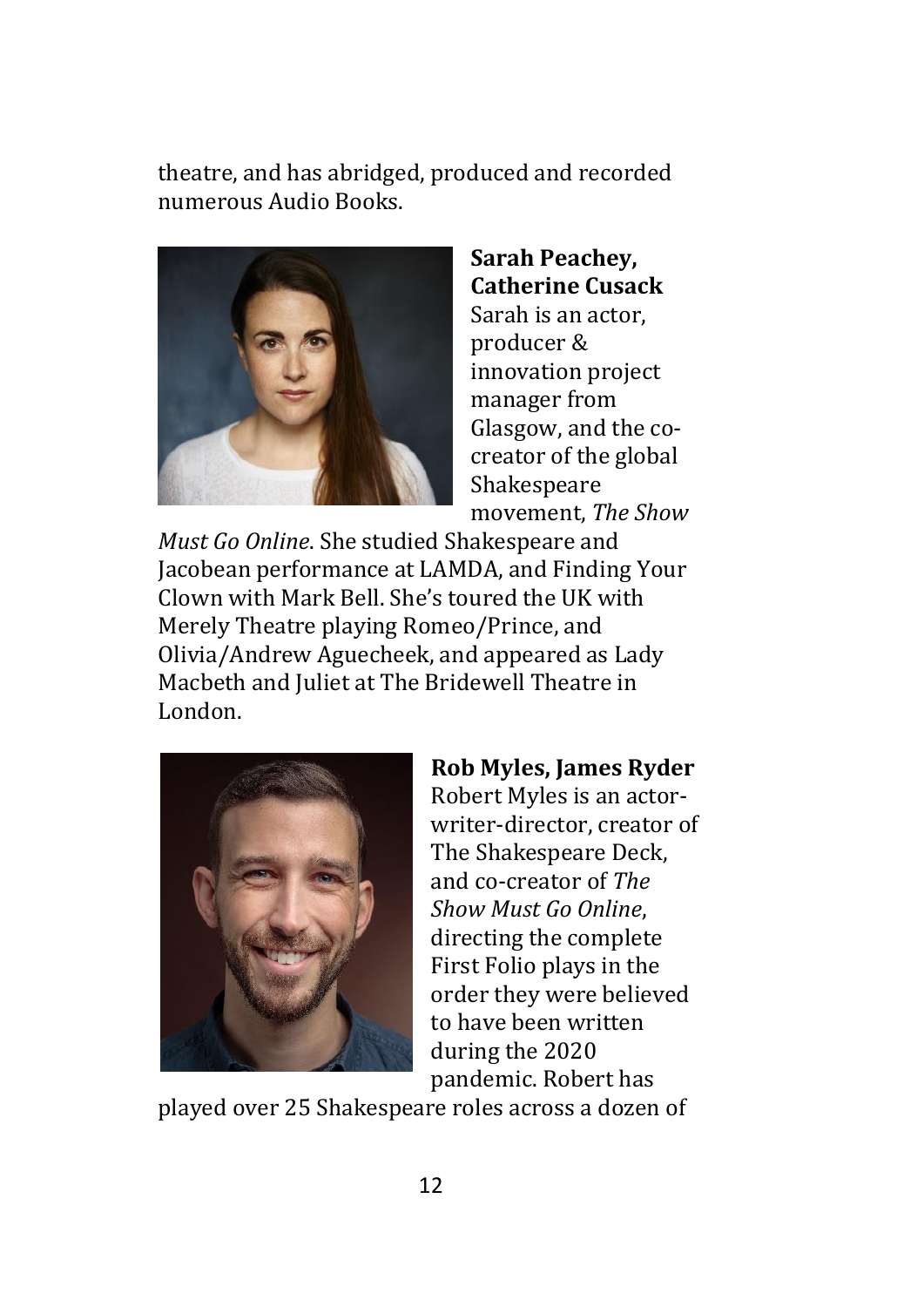Shakespeare's best loved plays, with Merely Theatre, RIFT, and more. Robert is an advanced actorcombatant and has fight-arranged several productions for Film and Theatre. Previous work includes BBC, History Channel, Shakespeare's Globe. <https://robmyles.co.uk/>



**Bryan Coffee, John Horner / Windigate** Bryan Coffee, a Los Angeles based actor/comedian has been seen in TV in *This Is Us* , *Kevin From Work*, *Life In Pieces, The Deuce*, *The Young & The Restless, It's Always Sunny In Philadelphia*, *Tacoma Fd* . He guests frequently on Nickelodeon and Disney shows *iCarly*, *Raven's Home, Stuck In The* 

*Middle* and *Diary of A Female President* and onstage with *The Second City in LA*. His one-person show *The Brink of Extinction* enjoyed a successful run in the US. and Canada.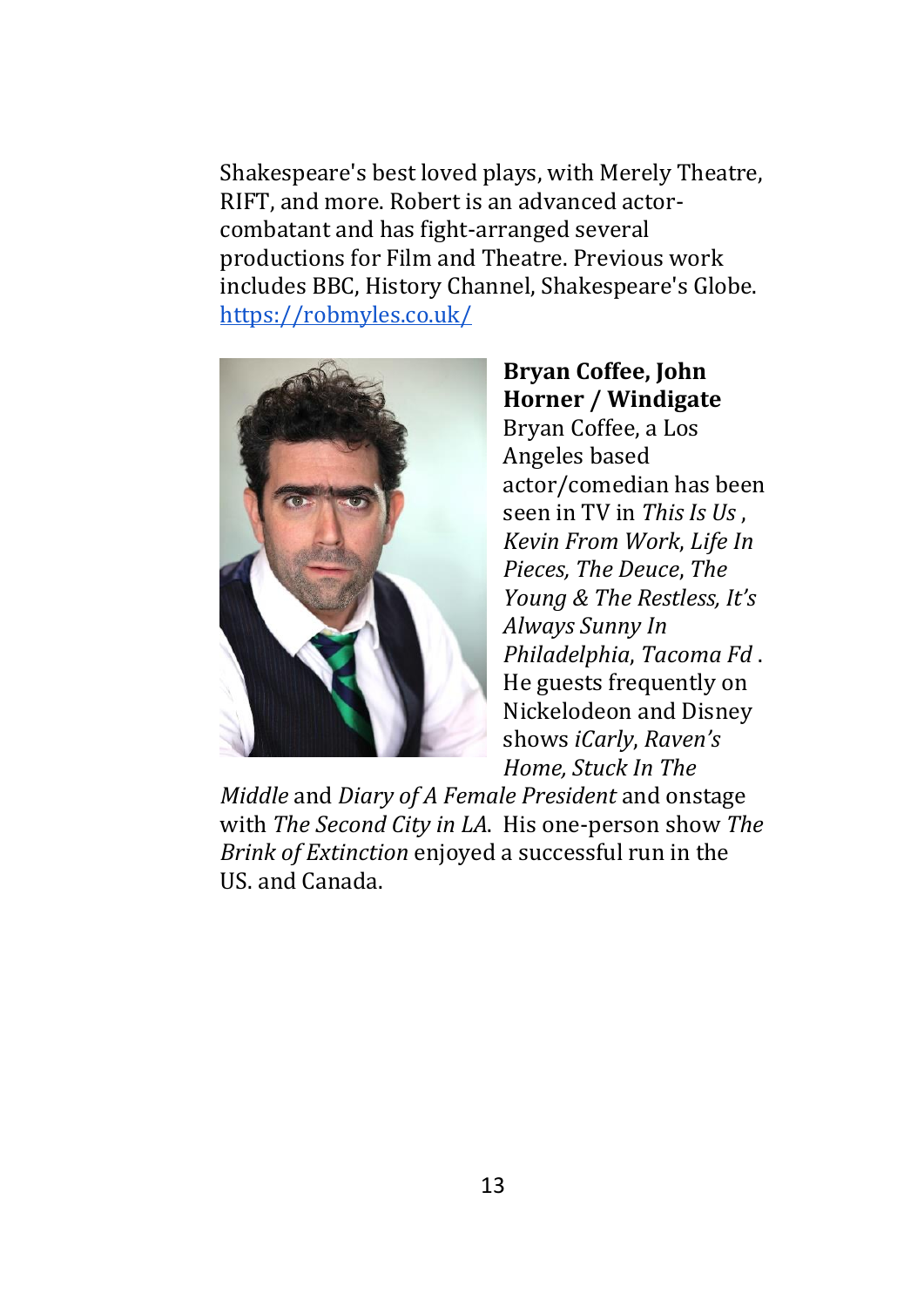

**ROBERT MAMMANA** 

#### **Robert Mammana, Director / Producer**

Robert Mammana (Actor/Director/Writer)- LA Productions directed include *Elizabeth Rex* (8 Ovation Nominationsincluding Best Director, with 3 Ovation Award Wins), *Wit* (4 Ovation Nominations, including Best Director), and *Breaking the Code* (2 Ovation Nominations).

Robert served as Associate Artistic Director at the Noho Arts Center as well as an Associate Artistic Director at Chicago's Apple Tree Theatre, where he co-directed *The Secret Garden* (multiple Joseph Jefferson Nominations including Best Director).



#### **Ryan Thomas Johnson, Musical Director / Producer**

Ryan Thomas Johnson is a composer/musician in Los Angeles. In 2019, he premiered the stage musical *Deadly* about the crimes of serial killer H.H. Holmes at the Broadwater

Mainstage in Hollywood. He has music directed and composed for events at the Orpheum Theater, Pasadena Playhouse, and Sacred Fools Theater. His